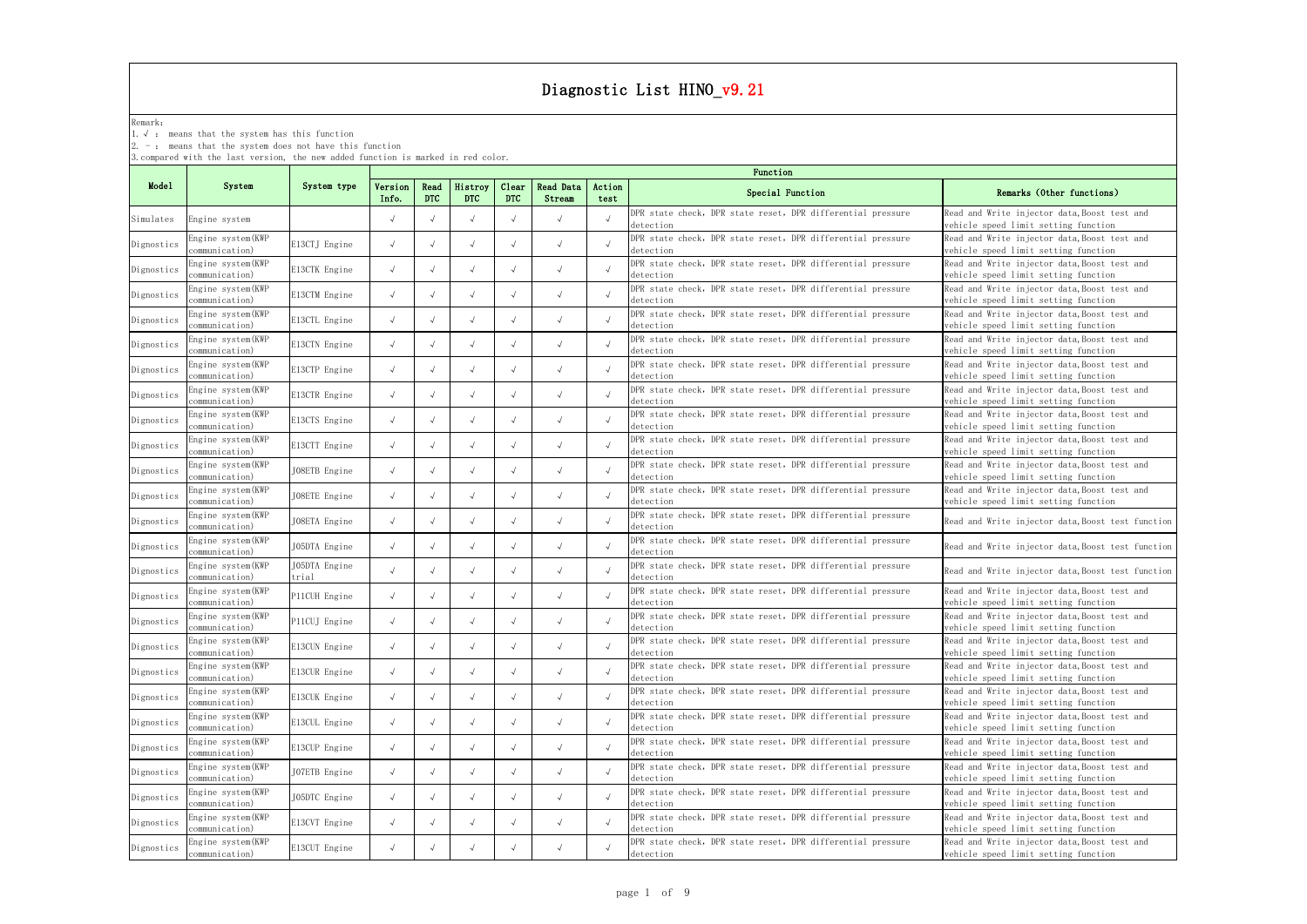Remark:

1.√ : means that the system has this function

2. - : means that the system does not have this function

a<br>The red color.<br>In the new added

|            | 3.compared with the last version, the new added function is marked in red color. |               |         |            |            |                |            |            | Function                                                                 |                                                                                      |
|------------|----------------------------------------------------------------------------------|---------------|---------|------------|------------|----------------|------------|------------|--------------------------------------------------------------------------|--------------------------------------------------------------------------------------|
| Mode1      | System                                                                           | System type   | Version | Read       | Histroy    | Clear          | Read Data  | Action     |                                                                          |                                                                                      |
|            |                                                                                  |               | Info.   | <b>DTC</b> | <b>DTC</b> | <b>DTC</b>     | Stream     | test       | Special Function                                                         | Remarks (Other functions)                                                            |
| Dignostics | Engine system(KWP<br>communication)                                              | JO8ETN Engine |         |            |            |                |            | $\sqrt{ }$ | DPR state check, DPR state reset, DPR differential pressure<br>detection | Read and Write injector data, Boost test and<br>vehicle speed limit setting function |
| Dignostics | Engine system(KWP<br>communication)                                              | JO8ETT Engine |         |            | $\sqrt{ }$ | $\sqrt{ }$     | $\sqrt{ }$ | $\sqrt{ }$ | DPR state check, DPR state reset, DPR differential pressure<br>detection | Read and Write injector data, Boost test and<br>vehicle speed limit setting function |
| Dignostics | Engine system (KWP<br>communication)                                             | J08ETL Engine |         |            | $\sqrt{ }$ |                |            | $\sqrt{ }$ | DPR state check, DPR state reset, DPR differential pressure<br>detection | Read and Write injector data, Boost test and<br>vehicle speed limit setting function |
| Dignostics | Engine system(KWP<br>communication)                                              | JO8ETU Engine |         |            | $\sqrt{ }$ |                |            | $\sqrt{ }$ | DPR state check, DPR state reset, DPR differential pressure<br>detection | Read and Write injector data, Boost test and<br>vehicle speed limit setting function |
| Dignostics | Engine system(KWP<br>communication)                                              | E13CUU Engine |         |            | $\sqrt{ }$ |                |            | $\sqrt{ }$ | DPR state check, DPR state reset, DPR differential pressure<br>detection | Read and Write injector data, Boost test and<br>vehicle speed limit setting function |
| Dignostics | Engine system(KWP<br>communication)                                              | E13CUM Engine |         |            | $\sqrt{ }$ | $\sqrt{ }$     |            | $\sqrt{ }$ | DPR state check, DPR state reset, DPR differential pressure<br>detection | Read and Write injector data, Boost test and<br>vehicle speed limit setting function |
| Dignostics | Engine system(KWP<br>communication)                                              | E13CUS Engine |         |            | $\sqrt{ }$ |                |            | $\sqrt{ }$ | DPR state check, DPR state reset, DPR differential pressure<br>detection | Read and Write injector data, Boost test and<br>vehicle speed limit setting function |
| Dignostics | Engine system (KWP<br>communication)                                             | JO8EUB Engine |         |            | $\sqrt{ }$ |                |            | $\sqrt{ }$ | DPR state check, DPR state reset, DPR differential pressure<br>detection | Read and Write injector data, Boost test and<br>vehicle speed limit setting function |
| Dignostics | Engine system(KWP<br>communication)                                              | JO8EUA Engine |         |            | $\sqrt{ }$ |                |            | $\sqrt{ }$ | DPR state check, DPR state reset, DPR differential pressure<br>detection | Read and Write injector data, Boost test and<br>vehicle speed limit setting function |
| Dignostics | Engine system(KWP<br>communication)                                              | JO8EUC Engine |         |            | $\sqrt{ }$ | $\sqrt{ }$     | $\sqrt{ }$ | $\sqrt{ }$ | DPR state check, DPR state reset, DPR differential pressure<br>detection | Read and Write injector data, Boost test and<br>vehicle speed limit setting function |
| Dignostics | Engine system(KWP<br>communication)                                              | JO8EUD Engine |         |            | $\sqrt{ }$ |                |            | $\sqrt{ }$ | DPR state check, DPR state reset, DPR differential pressure<br>detection | Read and Write injector data, Boost test and<br>vehicle speed limit setting function |
| Dignostics | Engine system (KWP<br>communication)                                             | JO8EUE Engine |         |            | $\sqrt{ }$ |                |            | $\sqrt{ }$ | DPR state check, DPR state reset, DPR differential pressure<br>detection | Read and Write injector data, Boost test and<br>vehicle speed limit setting function |
| Dignostics | Engine system(KWP<br>communication)                                              | J05DTG Engine |         |            | $\sqrt{ }$ |                |            | $\sqrt{ }$ | DPR state check, DPR state reset, DPR differential pressure<br>detection | Read and Write injector data, Boost test and<br>vehicle speed limit setting function |
| Dignostics | Engine system (KWP<br>communication)                                             | J05ETC Engine |         |            | $\sqrt{ }$ | $\overline{v}$ | $\sqrt{ }$ | $\sqrt{ }$ | DPR state check, DPR state reset, DPR differential pressure<br>detection | Read and Write injector data, Boost test and<br>vehicle speed limit setting function |
| Dignostics | Engine system (KWP<br>communication)                                             | J05ETD Engine |         |            |            |                |            |            | DPR state check, DPR state reset, DPR differential pressure<br>detection | Read and Write injector data, Boost test and<br>vehicle speed limit setting function |
| Dignostics | Engine system(KWP<br>communication)                                              | JO8ETW Engine |         |            | $\sqrt{ }$ | $\overline{v}$ | $\sqrt{ }$ | $\sqrt{ }$ | DPR state check, DPR state reset, DPR differential pressure<br>detection | Read and Write injector data, Boost test and<br>vehicle speed limit setting function |
| Dignostics | Engine system (KWP<br>communication)                                             | J08EUJ Engine |         |            | $\sqrt{ }$ | $\sim$         |            | $\sqrt{ }$ | DPR state check, DPR state reset, DPR differential pressure<br>detection | Read and Write injector data, Boost test and<br>vehicle speed limit setting function |
| Dignostics | Engine system (KWP<br>communication)                                             | JO8ETV Engine |         |            | $\sqrt{ }$ |                |            | $\sqrt{ }$ | DPR state check, DPR state reset, DPR differential pressure<br>detection | Read and Write injector data, Boost test and<br>vehicle speed limit setting function |
| Dignostics | Engine system (KWP<br>communication)                                             | J05DTF Engine |         |            | $\sqrt{ }$ |                |            | $\sqrt{ }$ | DPR state check, DPR state reset, DPR differential pressure<br>detection | Read and Write injector data, Boost test and<br>vehicle speed limit setting function |
| Dignostics | Engine system (KWP<br>communication)                                             | E13CUY Engine |         |            | $\sqrt{ }$ | $\overline{v}$ | $\sqrt{ }$ | $\sqrt{ }$ | DPR state check, DPR state reset, DPR differential pressure<br>detection | Read and Write injector data, Boost test and<br>vehicle speed limit setting function |
| Dignostics | Engine system(KWP<br>communication)                                              | P11CUR Engine |         |            | $\sqrt{ }$ | $\sim$         |            | $\sqrt{ }$ | DPR state check, DPR state reset, DPR differential pressure<br>detection | Read and Write injector data, Boost test and<br>vehicle speed limit setting function |
| Dignostics | Engine system (KWP<br>communication)                                             | JO8EUR Engine |         |            | $\sqrt{ }$ | $\sim$         | $\sqrt{ }$ | $\sqrt{ }$ | DPR state check, DPR state reset, DPR differential pressure<br>detection | Read and Write injector data, Boost test and<br>vehicle speed limit setting function |
| Dignostics | Engine system (KWP<br>communication)                                             | E13CVA Engine |         |            | $\sqrt{ }$ |                |            | $\sqrt{ }$ | DPR state check, DPR state reset, DPR differential pressure<br>detection | Read and Write injector data, Boost test and<br>vehicle speed limit setting function |
| Dignostics | Engine system (KWP<br>communication)                                             | E13CVB Engine |         |            | $\sqrt{ }$ | $\sim$         | $\sqrt{ }$ | $\sqrt{ }$ | DPR state check, DPR state reset, DPR differential pressure<br>detection | Read and Write injector data, Boost test and<br>vehicle speed limit setting function |
| Dignostics | Engine system (KWP<br>communication)                                             | P11CUV Engine |         |            | $\sqrt{ }$ | $\sim$         |            | $\sqrt{ }$ | DPR state check, DPR state reset, DPR differential pressure<br>detection | Read and Write injector data, Boost test and<br>vehicle speed limit setting function |
| Dignostics | Engine system (KWP<br>communication)                                             | JO8EUP Engine |         |            | $\sqrt{ }$ |                |            | $\sqrt{ }$ | DPR state check, DPR state reset, DPR differential pressure<br>detection | Read and Write injector data, Boost test and<br>vehicle speed limit setting function |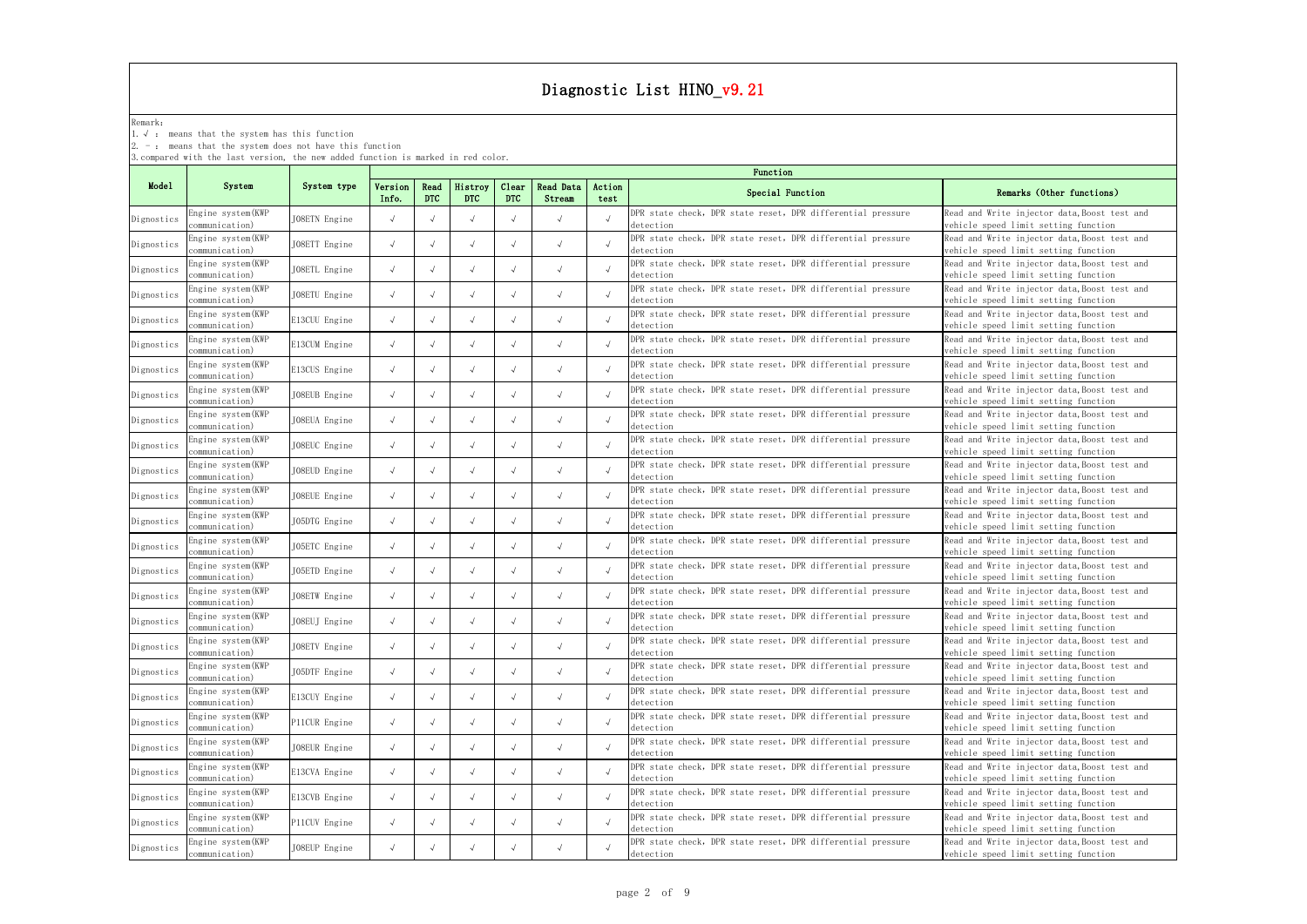Remark:

1.√ : means that the system has this function

2. - : means that the system does not have this function

|            | 3. compared with the last version, the new added function is marked in red color. |                |                  |                    |                       |                     |                     |                | Function                                                                 |                                                                                      |
|------------|-----------------------------------------------------------------------------------|----------------|------------------|--------------------|-----------------------|---------------------|---------------------|----------------|--------------------------------------------------------------------------|--------------------------------------------------------------------------------------|
| Mode1      | System                                                                            | System type    | Version<br>Info. | Read<br><b>DTC</b> | Histroy<br><b>DTC</b> | Clear<br><b>DTC</b> | Read Data<br>Stream | Action<br>test | Special Function                                                         | Remarks (Other functions)                                                            |
| Dignostics | Engine system (KWP<br>communication)                                              | J08EUS Engine  |                  |                    | $\sqrt{ }$            |                     | $\sqrt{ }$          | $\sqrt{ }$     | DPR state check, DPR state reset, DPR differential pressure<br>detection | Read and Write injector data, Boost test and<br>vehicle speed limit setting function |
| Dignostics | Engine system (KWP<br>communication)                                              | JO8EUL Engine  |                  |                    | $\sqrt{ }$            |                     |                     |                | DPR state check, DPR state reset, DPR differential pressure<br>detection | Read and Write injector data, Boost test and<br>vehicle speed limit setting function |
| Dignostics | Engine system (KWP<br>communication)                                              | JO8EUT Engine  | $\sqrt{ }$       |                    | $\sqrt{ }$            |                     | $\sqrt{ }$          | $\sqrt{ }$     | DPR state check, DPR state reset, DPR differential pressure<br>detection | Read and Write injector data, Boost test and<br>vehicle speed limit setting function |
| Dignostics | Engine system (KWP<br>communication)                                              | JO8EUU Engine  | $\sqrt{ }$       |                    | $\sqrt{ }$            |                     |                     | $\sqrt{ }$     | DPR state check, DPR state reset, DPR differential pressure<br>detection | Read and Write injector data, Boost test and<br>vehicle speed limit setting function |
| Dignostics | Engine system (KWP<br>communication)                                              | J05ETF Engine  | $\sqrt{ }$       |                    | $\sqrt{ }$            |                     | $\sqrt{ }$          | $\sqrt{ }$     | DPR state check, DPR state reset, DPR differential pressure<br>detection | Read and Write injector data, Boost test and<br>vehicle speed limit setting function |
| Dignostics | Engine system(KWP<br>communication)                                               | E13CVC Engine  | $\sqrt{ }$       |                    | $\sqrt{ }$            |                     | $\sqrt{ }$          |                | DPR state check, DPR state reset, DPR differential pressure<br>detection | Read and Write injector data, Boost test and<br>vehicle speed limit setting function |
| Dignostics | Engine system (KWP<br>communication)                                              | Training Board |                  |                    | $\sqrt{ }$            |                     | $\sqrt{ }$          | $\sqrt{ }$     | DPR state check, DPR state reset, DPR differential pressure<br>detection | Read and Write injector data, Boost test and<br>vehicle speed limit setting function |
| Dignostics | Engine system (KWP<br>communication)                                              | A09C           |                  |                    | $\sqrt{ }$            |                     |                     | $\sqrt{ }$     | DPR state check, DPR state reset, DPR differential pressure<br>detection | Read and Write injector data, Boost test function                                    |
| Dignostics | Engine system (KWP<br>communication)                                              | A09CTJ         | $\sqrt{ }$       |                    | $\sqrt{ }$            |                     | $\sqrt{ }$          | $\sqrt{ }$     | DPR state check, DPR state reset, DPR differential pressure<br>detection | Read and Write injector data, Boost test function                                    |
| Dignostics | Engine system(KWP<br>communication)                                               | A09CTK         | $\sqrt{ }$       |                    | $\sqrt{ }$            |                     | $\sqrt{ }$          | $\sqrt{ }$     | DPR state check, DPR state reset, DPR differential pressure<br>detection | Read and Write injector data, Boost test function                                    |
| Dignostics | Engine system(KWP<br>communication)                                               | JO5ETB Engine  | $\sqrt{ }$       |                    | $\sqrt{ }$            |                     | $\sqrt{ }$          | $\sqrt{ }$     | DPR state check, DPR state reset, DPR differential pressure<br>detection | Read and Write injector data, Boost test function                                    |
| Dignostics | Engine system (KWP<br>communication)                                              | J05ETA Engine  | $\sqrt{ }$       |                    | $\sqrt{ }$            |                     | $\sqrt{ }$          | $\sqrt{ }$     | DPR state check, DPR state reset, DPR differential pressure<br>detection | Read and Write injector data, Boost test function                                    |
| Dignostics | Engine system (KWP<br>communication)                                              | P11CUN Engine  | $\sqrt{ }$       |                    | $\sqrt{ }$            |                     | $\sqrt{ }$          | $\sqrt{ }$     | DPR state check, DPR state reset, DPR differential pressure<br>detection | Read and Write injector data, Boost test function                                    |
| Dignostics | Engine system (KWP<br>communication)                                              | JO8ETM Engine  | $\sqrt{ }$       |                    | $\sqrt{ }$            | $\sqrt{ }$          | $\sqrt{ }$          |                | DPR state check, DPR state reset, DPR differential pressure<br>detection | Read and Write injector data, Boost test function                                    |
| Dignostics | Engine system (KWP<br>communication)                                              | J05ETG Engine  |                  |                    |                       |                     |                     |                | DPR state check, DPR state reset, DPR differential pressure<br>detection | Read and Write injector data, Boost test function                                    |
| Dignostics | Engine system (KWP<br>communication)                                              | P11CUP Engine  |                  |                    | $\sqrt{ }$            |                     | $\sqrt{ }$          |                | DPR state check, DPR state reset, DPR differential pressure<br>detection | Read and Write injector data, Boost test function                                    |
| Dignostics | Engine system (KWP<br>communication)                                              | E13CUV Engine  | $\sqrt{ }$       |                    | $\sqrt{ }$            |                     | $\sqrt{ }$          | $\sqrt{ }$     | DPR state check, DPR state reset, DPR differential pressure<br>detection | Read and Write injector data, Boost test function                                    |
| Dignostics | Engine system(KWP<br>communication)                                               | JO8ETH Engine  | $\sqrt{ }$       |                    | $\sqrt{ }$            |                     | $\sqrt{ }$          | $\sqrt{ }$     | DPR state check, DPR state reset, DPR differential pressure<br>detection | Read and Write injector data, Boost test function                                    |
| Dignostics | Engine system(KWP<br>communication)                                               | JO8ETG Engine  |                  |                    | $\sqrt{ }$            |                     | $\sqrt{ }$          | $\sqrt{ }$     | DPR state check, DPR state reset, DPR differential pressure<br>detection | Read and Write injector data, Boost test function                                    |
| Dignostics | Engine system (KWP<br>communication)                                              | JO8EUK Engine  |                  |                    | $\sqrt{ }$            |                     | $\sqrt{ }$          | $\sqrt{ }$     | DPR state check, DPR state reset, DPR differential pressure<br>detection | Read and Write injector data, Boost test function                                    |
| Dignostics | Engine system (KWP<br>communication)                                              | P11CUT Engine  | $\sqrt{ }$       |                    | $\sqrt{ }$            |                     | $\sqrt{ }$          | $\sqrt{ }$     | DPR state check, DPR state reset, DPR differential pressure<br>detection | Read and Write injector data, Boost test function                                    |
| Dignostics | Engine system (KWP<br>communication)                                              | NO4CUA Engine  | $\sqrt{ }$       |                    | $\sqrt{ }$            |                     | $\sqrt{ }$          | $\sqrt{ }$     | DPR state check, DPR state reset, DPR differential pressure<br>detection | Read and Write injector data, Boost test function                                    |
| Dignostics | Engine system (KWP<br>communication)                                              | JO8EUM Engine  |                  |                    | $\sqrt{ }$            |                     | $\sqrt{ }$          | $\sqrt{ }$     | DPR state check, DPR state reset, DPR differential pressure<br>detection | Read and Write injector data, Boost test function                                    |
| Dignostics | Engine system(KWP<br>communication)                                               | J05ETH Engine  |                  |                    | $\sqrt{ }$            |                     | $\sqrt{ }$          | $\sqrt{ }$     | DPR state check, DPR state reset, DPR differential pressure<br>detection | Read and Write injector data, Boost test function                                    |
| Dignostics | Engine system(KWP<br>communication)                                               | JO8EUN Engine  | $\sqrt{ }$       |                    | $\sqrt{ }$            |                     | $\sqrt{ }$          | $\sqrt{ }$     | DPR state check, DPR state reset, DPR differential pressure<br>detection | Read and Write injector data, Boost test function                                    |
| Dignostics | Engine system (KWP<br>communication)                                              | P11CUU Engine  |                  |                    | $\sqrt{ }$            |                     | $\sqrt{ }$          | $\sqrt{ }$     | DPR state check, DPR state reset, DPR differential pressure<br>detection | Read and Write injector data, Boost test function                                    |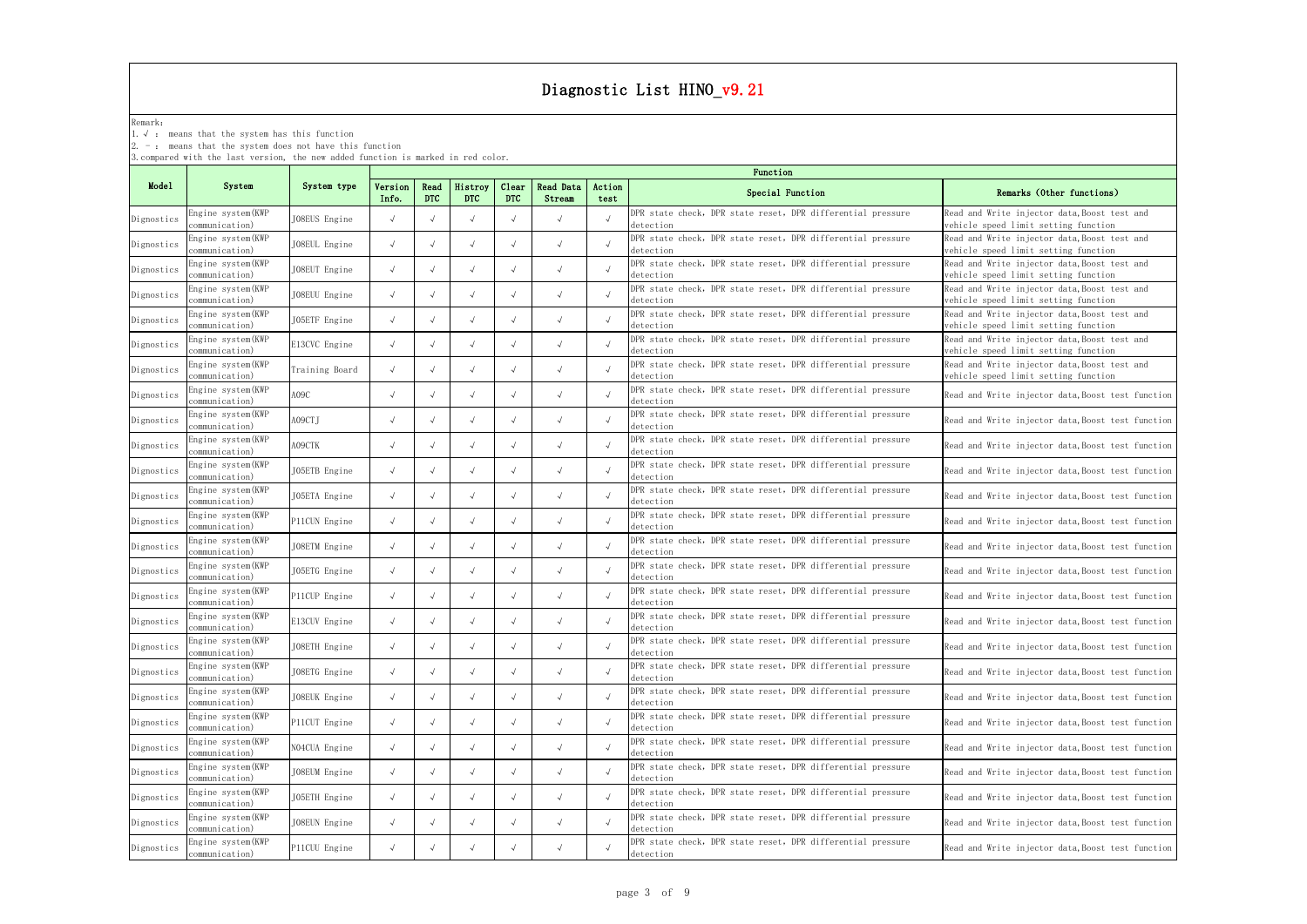Remark:

1.√ : means that the system has this function

|            | $2. -$ : means that the system does not have this function<br>3. compared with the last version, the new added function is marked in red color. |                  |                          |                    |                          |                     |                     |                |                                                                                                                   |                                                                                      |
|------------|-------------------------------------------------------------------------------------------------------------------------------------------------|------------------|--------------------------|--------------------|--------------------------|---------------------|---------------------|----------------|-------------------------------------------------------------------------------------------------------------------|--------------------------------------------------------------------------------------|
|            |                                                                                                                                                 |                  |                          |                    |                          |                     |                     |                | Function                                                                                                          |                                                                                      |
| Mode1      | System                                                                                                                                          | System type      | Version<br>Info.         | Read<br><b>DTC</b> | Histroy<br><b>DTC</b>    | Clear<br><b>DTC</b> | Read Data<br>Stream | Action<br>test | Special Function                                                                                                  | Remarks (Other functions)                                                            |
| Dignostics | Engine system(KWP<br>communication)                                                                                                             | P11CCNG          |                          |                    | $\sqrt{ }$               | $\sim$              |                     | $\sqrt{ }$     | DPR state check, DPR state reset, DPR differential pressure<br>detection                                          | Read and Write injector data, Boost test function                                    |
| Dignostics | Engine system (KWP<br>communication)                                                                                                            | J05CCNG          |                          |                    | $\sqrt{ }$               |                     |                     | $\sqrt{ }$     | DPR state check, DPR state reset, DPR differential pressure<br>detection                                          | Read and Write injector data, Boost test function                                    |
| Dignostics | Engine system(KWP<br>communication)                                                                                                             | J05EUP           |                          |                    | $\sqrt{ }$               |                     |                     | $\sqrt{ }$     | DPR state check, DPR state reset, DPR differential pressure<br>detection                                          | Read and Write injector data, Boost test and<br>vehicle speed limit setting function |
| Dignostics | Engine system(KWP<br>communication)                                                                                                             | P11C-VP          |                          |                    | $\sqrt{ }$               |                     |                     | $\sqrt{ }$     | DPR state check, DPR state reset, DPR differential pressure<br>detection                                          | Read and Write injector data, Boost test and<br>vehicle speed limit setting function |
| Dignostics | Engine system(KWP<br>communication)                                                                                                             | P11C-VU          |                          |                    | $\sqrt{ }$               | $\sim$              | $\sqrt{ }$          | $\sqrt{ }$     | DPR state check, DPR state reset, DPR differential pressure<br>detection                                          | Read and Write injector data, Boost test and<br>vehicle speed limit setting function |
| Dignostics | Engine system (CAN<br>communication)                                                                                                            | A09C-TH engine   |                          |                    | $\overline{\phantom{a}}$ |                     |                     | $\sqrt{ }$     | Injector Compensation; DPR Status; Reset all DPR status; Forced DPR<br>regeneration; Differential pressure check. |                                                                                      |
| Dignostics | Engine system (KWP<br>communication)                                                                                                            | JO8EWM Engine    |                          |                    | $\sqrt{ }$               |                     | $\sqrt{ }$          | $\sqrt{ }$     | DPR state check, DPR state reset, DPR differential pressure<br>detection                                          | Read and Write injector data, Boost test function                                    |
| Dignostics | Engine system(KWP<br>communication)                                                                                                             | JO8EWL Engine    |                          |                    | $\sqrt{ }$               |                     |                     | $\sqrt{ }$     | DPR state check, DPR state reset, DPR differential pressure<br>detection                                          | Read and Write injector data, Boost test function                                    |
| Dignostics | Engine system (KWP<br>communication)                                                                                                            | JO8EWK Engine    |                          |                    | $\sqrt{ }$               | $\sim$              | $\sqrt{ }$          | $\sqrt{ }$     | DPR state check, DPR state reset, DPR differential pressure<br>detection                                          | Read and Write injector data, Boost test function                                    |
| Dignostics | Engine system (KWP<br>communication)                                                                                                            | JO8EWJ Engine    |                          |                    | $\sqrt{ }$               |                     |                     | $\sqrt{ }$     | DPR state check, DPR state reset, DPR differential pressure<br>detection                                          | Read and Write injector data, Boost test function                                    |
| Dignostics | Engine system (KWP<br>communication)                                                                                                            | JO8EWH Engine    |                          |                    | $\sqrt{ }$               |                     | $\sqrt{ }$          |                | DPR state check, DPR state reset, DPR differential pressure<br>detection                                          | Read and Write injector data, Boost test function                                    |
| Dignostics | Engine system(CAN<br>communication)                                                                                                             | E13CYL           | $\overline{\phantom{a}}$ |                    | $\overline{\phantom{a}}$ |                     | $\sqrt{ }$          | $\sqrt{ }$     |                                                                                                                   |                                                                                      |
| Dignostics | Engine system (CAN<br>communication)                                                                                                            | P11C-VP          |                          |                    | $\overline{\phantom{a}}$ | $\sim$              | $\sqrt{ }$          | $\sqrt{ }$     |                                                                                                                   |                                                                                      |
| Dignostics | Engine system(CAN<br>communication)                                                                                                             | P11C-VR          |                          |                    | $\overline{\phantom{a}}$ |                     |                     | $\sqrt{ }$     |                                                                                                                   |                                                                                      |
| Dignostics | Engine system (CAN<br>communication)                                                                                                            | A09C-UK          | $\sqrt{ }$               |                    | $\overline{\phantom{m}}$ | $\sqrt{ }$          | $\sqrt{ }$          | $\sqrt{ }$     | Injector Compensation; DPR Status; Reset all DPR status; Forced DPR<br>regeneration; Differential pressure check. |                                                                                      |
| Dignostics | Engine system (CAN<br>communication)                                                                                                            | A09C-UA (200MPa) |                          |                    |                          |                     |                     | $\sqrt{ }$     | Injector Compensation; DPR Status; Reset all DPR status; Forced DPR<br>regeneration; Differential pressure check. |                                                                                      |
| Dignostics | Engine system (CAN<br>communication)                                                                                                            | A09C-UB (200MPa) |                          |                    |                          |                     |                     | $\sqrt{ }$     | Injector Compensation; DPR Status; Reset all DPR status; Forced DPR<br>regeneration; Differential pressure check. |                                                                                      |
| Dignostics | Engine system (CAN<br>communication)                                                                                                            | A09C-UL (200MPa) |                          |                    | $\overline{\phantom{a}}$ |                     |                     | $\sqrt{ }$     | Injector Compensation; DPR Status; Reset all DPR status; Forced DPR<br>regeneration; Differential pressure check. |                                                                                      |
| Dignostics | Engine system (CAN<br>communication)                                                                                                            | A09C-UH (200MPa) |                          |                    |                          | $\sim$              | $\sqrt{ }$          | $\sqrt{ }$     | Injector Compensation; DPR Status; Reset all DPR status; Forced DPR<br>regeneration; Differential pressure check. |                                                                                      |
| Dignostics | Engine system (CAN<br>communication)                                                                                                            | A09C-UA (200Mpa) |                          |                    |                          |                     |                     | $\sqrt{ }$     | Injector Compensation; DPR Status; Reset all DPR status; Forced DPR<br>regeneration; Differential pressure check. |                                                                                      |
| Dignostics | Engine system (CAN<br>communication)                                                                                                            | A09C-UB (200Mpa) |                          |                    |                          |                     | $\sqrt{ }$          | $\sqrt{ }$     | Injector Compensation; DPR Status; Reset all DPR status; Forced DPR<br>regeneration; Differential pressure check. |                                                                                      |
| Dignostics | Engine system (CAN<br>communication)                                                                                                            | A09C-UB (200Mpa) |                          |                    |                          |                     |                     | $\sqrt{ }$     | Injector Compensation; DPR Status; Reset all DPR status; Forced DPR<br>regeneration; Differential pressure check. |                                                                                      |
| Dignostics | Engine system (CAN<br>communication)                                                                                                            | A09C-UC (200Mpa) |                          |                    |                          | $\sim$              | $\sqrt{ }$          | $\sqrt{ }$     | Injector Compensation; DPR Status; Reset all DPR status; Forced DPR<br>regeneration; Differential pressure check. |                                                                                      |
| Dignostics | Engine system (CAN<br>communication)                                                                                                            | A09C-UD (200Mpa) |                          |                    |                          |                     |                     | $\sqrt{ }$     | Injector Compensation; DPR Status; Reset all DPR status; Forced DPR<br>regeneration; Differential pressure check. |                                                                                      |
| Dignostics | Engine system (CAN<br>communication)                                                                                                            | A09C-UD (200Mpa) |                          |                    |                          |                     |                     | $\sqrt{ }$     | Injector Compensation; DPR Status; Reset all DPR status; Forced DPR<br>regeneration; Differential pressure check. |                                                                                      |
| Dignostics | Engine system (CAN<br>communication)                                                                                                            | A09C-UA (200Mpa) |                          |                    |                          |                     |                     | $\sqrt{ }$     | Injector Compensation; DPR Status; Reset all DPR status; Forced DPR<br>regeneration; Differential pressure check. |                                                                                      |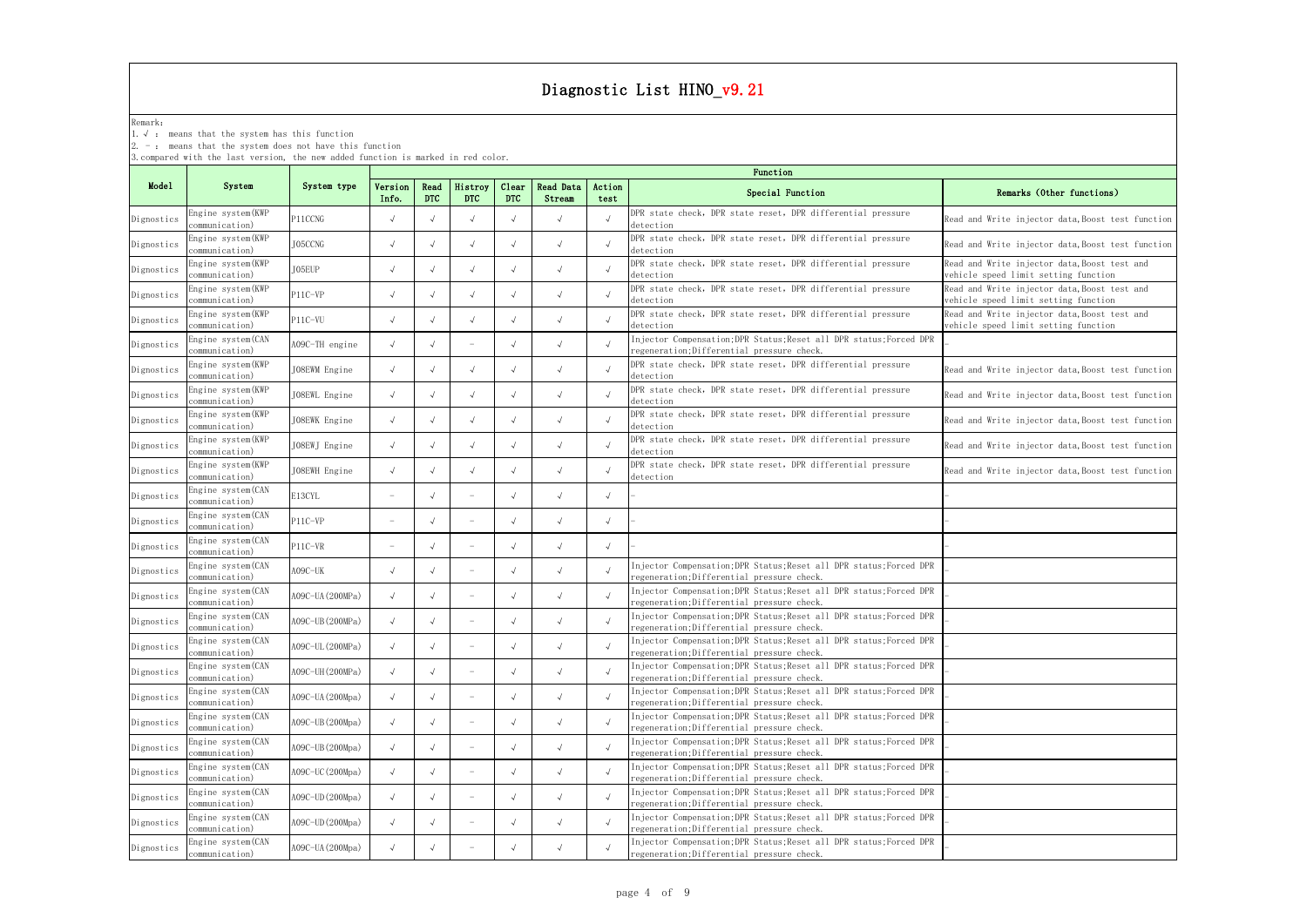Remark:

1.√ : means that the system has this function

|                                      |                               |                          |                                                                                    |                          |                     |                                                                                   |                | Function                                                                                                          |                                            |
|--------------------------------------|-------------------------------|--------------------------|------------------------------------------------------------------------------------|--------------------------|---------------------|-----------------------------------------------------------------------------------|----------------|-------------------------------------------------------------------------------------------------------------------|--------------------------------------------|
| System                               | System type                   | Version<br>Info.         | Read<br><b>DTC</b>                                                                 | Histroy<br><b>DTC</b>    | Clear<br><b>DTC</b> | Read Data<br>Stream                                                               | Action<br>test | Special Function                                                                                                  | Remarks (Other functions)                  |
| Engine system (CAN<br>communication) | A09C-UB (200Mpa)              |                          |                                                                                    | $\overline{\phantom{a}}$ |                     |                                                                                   | $\sqrt{ }$     | Injector Compensation; DPR Status; Reset all DPR status; Forced DPR<br>regeneration; Differential pressure check. |                                            |
| Engine system (CAN<br>communication) | A09C-UB (200Mpa)              |                          |                                                                                    | $\overline{\phantom{a}}$ |                     | $\sqrt{ }$                                                                        | $\sqrt{ }$     | Injector Compensation; DPR Status; Reset all DPR status; Forced DPR<br>regeneration; Differential pressure check. |                                            |
| Engine system (CAN<br>communication) | A09C-UC (200Mpa)              |                          |                                                                                    | $\overline{\phantom{a}}$ |                     | $\sqrt{ }$                                                                        | $\sqrt{ }$     | Injector Compensation; DPR Status; Reset all DPR status; Forced DPR<br>regeneration; Differential pressure check. |                                            |
| Engine system (CAN<br>communication) | A09C-UD (200Mpa)              |                          |                                                                                    | $\overline{\phantom{a}}$ | $\sqrt{ }$          | $\sqrt{ }$                                                                        | $\sqrt{ }$     | Injector Compensation; DPR Status; Reset all DPR status; Forced DPR                                               |                                            |
| Engine system (CAN<br>communication) | A09C-UD (200Mpa)              |                          |                                                                                    | $\overline{\phantom{a}}$ |                     | $\sqrt{ }$                                                                        | $\sqrt{ }$     | Injector Compensation; DPR Status; Reset all DPR status; Forced DPR<br>regeneration; Differential pressure check. |                                            |
| Engine system (CAN<br>communication) | $JO8E-VV$                     | $\overline{\phantom{a}}$ |                                                                                    | $\overline{\phantom{m}}$ |                     | $\sqrt{ }$                                                                        | $\sqrt{ }$     |                                                                                                                   |                                            |
| Engine system (CAN<br>communication) | $JO5E-UN$                     | $\overline{\phantom{a}}$ |                                                                                    | $\overline{\phantom{m}}$ |                     | $\sqrt{ }$                                                                        | $\sqrt{ }$     |                                                                                                                   |                                            |
| Engine system (CAN<br>communication) | $JO5E-UM$                     | $\overline{\phantom{a}}$ |                                                                                    | $\overline{\phantom{m}}$ | $\sqrt{ }$          | $\sqrt{ }$                                                                        | $\sqrt{ }$     |                                                                                                                   |                                            |
| Engine system (CAN<br>communication) | $P11C-VN$                     | $\overline{\phantom{a}}$ |                                                                                    | $\overline{\phantom{a}}$ |                     | $\sqrt{ }$                                                                        | $\sqrt{ }$     |                                                                                                                   |                                            |
| Engine system (CAN<br>communication) | $P11C-VN$                     | $\overline{\phantom{a}}$ |                                                                                    | $\overline{\phantom{m}}$ |                     | $\sqrt{ }$                                                                        | $\sqrt{ }$     |                                                                                                                   |                                            |
| Engine system (CAN<br>communication) | $JO5E-TJ$                     | $\overline{\phantom{a}}$ |                                                                                    | $\overline{\phantom{m}}$ |                     | $\sqrt{ }$                                                                        | $\sqrt{ }$     |                                                                                                                   |                                            |
| Engine system (KWP<br>communication) | S05C                          | $\sqrt{ }$               |                                                                                    | $\sqrt{ }$               | $\sqrt{ }$          | $\sqrt{ }$                                                                        | $\sqrt{ }$     |                                                                                                                   | Read and Write injector data               |
| Engine system (KWP<br>communication) | S05D                          | $\sqrt{ }$               |                                                                                    | $\sqrt{ }$               |                     | $\sqrt{ }$                                                                        | $\sqrt{ }$     |                                                                                                                   | Read and Write injector data               |
| Engine system (KWP<br>communication) | S05DC LEV                     |                          |                                                                                    |                          |                     |                                                                                   | $\sqrt{ }$     |                                                                                                                   | Read and Write injector data               |
| Engine system (KWP<br>communication) | NO4CTE (DPR)                  | $\sqrt{ }$               |                                                                                    | $\sqrt{ }$               |                     | $\sqrt{ }$                                                                        | $\sqrt{ }$     |                                                                                                                   | Read and Write injector data               |
| Engine system (KWP<br>communication) | NO4CTB (DPR)                  | $\sqrt{ }$               |                                                                                    | $\sqrt{ }$               |                     | $\sqrt{ }$                                                                        | $\sqrt{ }$     |                                                                                                                   | Read and Write injector data               |
| Engine system (KWP<br>communication) | NO4CTB (DPR)                  | $\sqrt{ }$               |                                                                                    | $\sqrt{ }$               |                     | $\sqrt{ }$                                                                        | $\sqrt{ }$     |                                                                                                                   | Read and Write injector data               |
| Engine system (KWP<br>communication) | S05DD (DPR)                   | $\sqrt{ }$               |                                                                                    | $\sqrt{ }$               | $\sqrt{ }$          | $\sqrt{ }$                                                                        | $\sqrt{ }$     |                                                                                                                   | Read and Write injector data               |
| Engine system (KWP<br>communication) | NO4CTG (DPR)                  |                          |                                                                                    | $\sqrt{ }$               | $\sqrt{ }$          | $\sqrt{ }$                                                                        | $\sqrt{ }$     |                                                                                                                   | Read and Write injector data               |
| Engine system (KWP<br>communication) | NO4CTA (DPNR)<br>/Common rail | $\sqrt{ }$               |                                                                                    | $\sqrt{ }$               | $\sim$              | $\sqrt{ }$                                                                        | $\sqrt{ }$     |                                                                                                                   | Read and Write injector data               |
| Engine system (KWP<br>communication) | NO5CTA (DPNR)<br>/Common rail | $\sqrt{ }$               |                                                                                    | $\sqrt{ }$               | $\rightsquigarrow$  | $\sqrt{ }$                                                                        | $\sqrt{ }$     |                                                                                                                   | Read and Write injector data               |
| Engine system (KWP<br>communication) | V) / Common rail              |                          |                                                                                    | $\sqrt{ }$               | $\rightsquigarrow$  | $\sqrt{ }$                                                                        | $\sqrt{ }$     |                                                                                                                   | Read and Write injector data               |
| Engine system (KWP<br>communication) | NO4CTB (DPR)<br>/Common rail  |                          |                                                                                    | $\sqrt{ }$               | $\sim$              | $\sqrt{ }$                                                                        | $\sqrt{ }$     |                                                                                                                   | Read and Write injector data               |
| Engine system (KWP<br>communication) | NO4CTF / Common<br>rail       |                          |                                                                                    | $\sqrt{ }$               | $\sqrt{ }$          | $\sqrt{ }$                                                                        | $\sqrt{ }$     |                                                                                                                   | Read and Write injector data               |
| Engine system (KWP<br>communication) | NO4CTD (DPR)<br>/Common rail  |                          |                                                                                    | $\sqrt{ }$               |                     | $\sqrt{ }$                                                                        | $\sqrt{ }$     |                                                                                                                   | Read and Write injector data               |
|                                      |                               |                          | $2. -$ : means that the system does not have this function<br>NO4CTD (DPR) / E (HE |                          |                     | 3. compared with the last version, the new added function is marked in red color. |                |                                                                                                                   | regeneration; Differential pressure check. |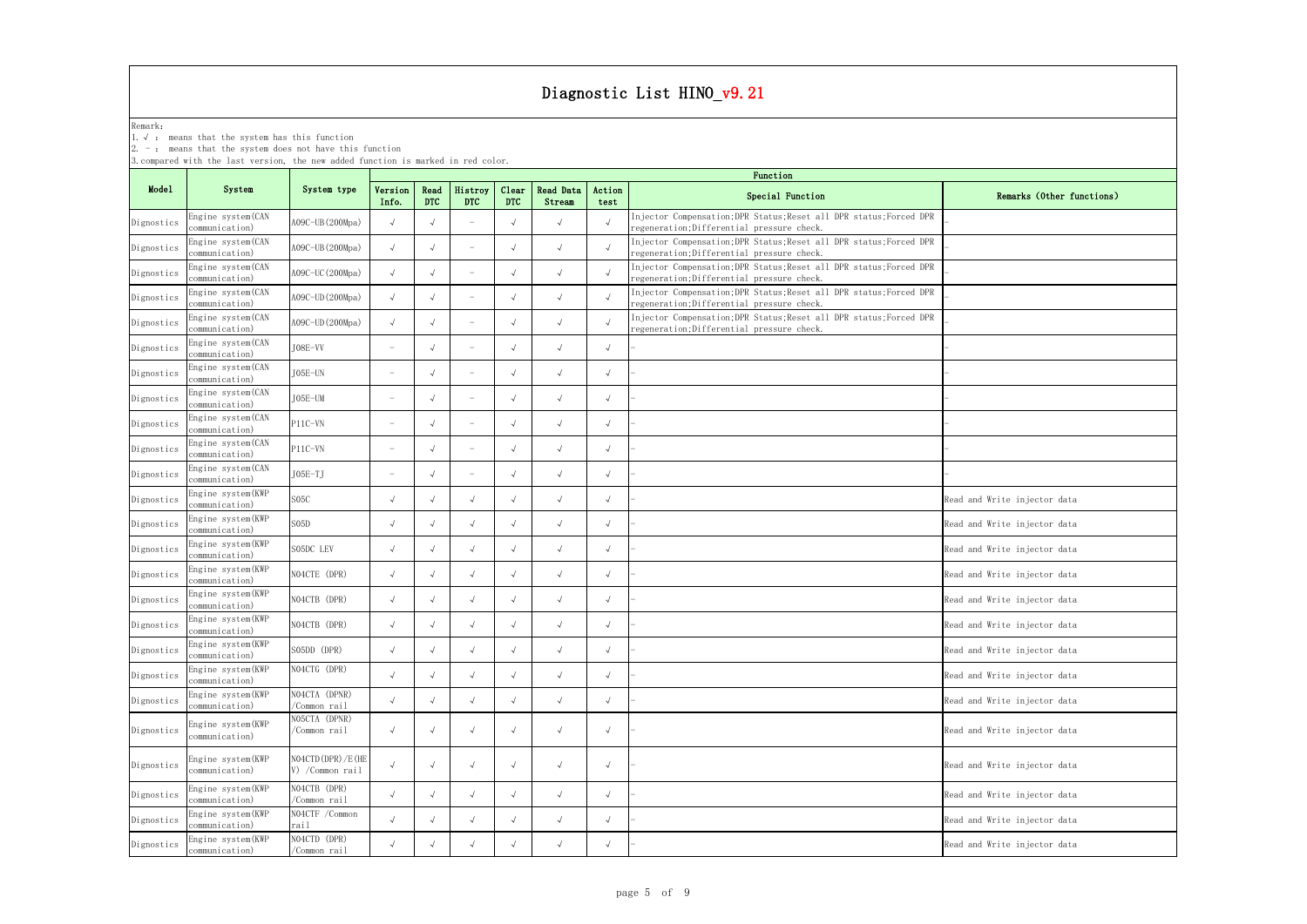Remark:

|            | 1. $\sqrt{ }$ : means that the system has this function<br>2. $-$ : means that the system does not have this function |                                    |                          |                    |                                 |                     |                     |                |                  |                              |
|------------|-----------------------------------------------------------------------------------------------------------------------|------------------------------------|--------------------------|--------------------|---------------------------------|---------------------|---------------------|----------------|------------------|------------------------------|
|            | 3. compared with the last version, the new added function is marked in red color.                                     |                                    |                          |                    |                                 |                     |                     |                | Function         |                              |
| Mode1      | System                                                                                                                | System type                        | Version<br>Info.         | Read<br><b>DTC</b> | Histroy<br><b>DTC</b>           | Clear<br><b>DTC</b> | Read Data<br>Stream | Action<br>test | Special Function | Remarks (Other functions)    |
| Dignostics | Engine system (KWP<br>communication)                                                                                  | NO4CTB (DPR)<br>/Common rail       |                          |                    | $\sqrt{ }$                      |                     | $\sqrt{ }$          | $\sqrt{ }$     |                  | Read and Write injector data |
| Dignostics | Engine system (KWP<br>communication)                                                                                  | NU4U (DPK)<br>/Common rail         | $\sqrt{ }$               |                    | $\sqrt{ }$                      | $\sqrt{ }$          | $\sqrt{ }$          | $\sqrt{ }$     |                  | Read and Write injector data |
| Dignostics | Engine system (KWP<br>communication)                                                                                  | NU4U (DPK <i>)</i><br>/Common rail |                          |                    | $\sqrt{ }$                      |                     | $\sqrt{ }$          | $\sqrt{ }$     |                  | Read and Write injector data |
| Dignostics | Engine system (KWP<br>communication)                                                                                  | JO5DTB (DPR)<br>/Common rail       |                          |                    | $\sqrt{ }$                      |                     | $\sqrt{ }$          | $\sqrt{ }$     |                  | Read and Write injector data |
| Dignostics | Engine system (KWP<br>communication)                                                                                  | SO5DD (DPR)<br>/Common rail        | $\sqrt{ }$               |                    | $\sqrt{ }$                      | $\sqrt{ }$          | $\sqrt{ }$          | $\sqrt{ }$     |                  | Read and Write injector data |
| Dignostics | Engine system (KWP<br>communication)                                                                                  | NO4CTC (DPR)<br>/Common rail       |                          |                    | $\sqrt{ }$                      | $\sqrt{ }$          | $\sqrt{ }$          | $\sqrt{ }$     |                  | Read and Write injector data |
| Dignostics | Engine system (KWP<br>communication)                                                                                  | NO4CTB (DPR)<br>/Common rail       |                          |                    | $\sqrt{ }$                      |                     | $\sqrt{ }$          | $\sqrt{ }$     |                  | Read and Write injector data |
| Dignostics | Engine system (KWP<br>communication)                                                                                  | SO5CTB (16bit<br>Common rail)      |                          |                    | $\sqrt{ }$                      |                     | $\sqrt{ }$          | $\sqrt{ }$     |                  | Read and Write injector data |
| Dignostics | Engine system (KWP<br>communication)                                                                                  | Hino engine                        | $\sqrt{ }$               |                    | $\sqrt{ }$                      | $\sqrt{ }$          | $\sqrt{ }$          | $\sqrt{ }$     |                  | Read and Write injector data |
| Dignostics | Engine system (CAN<br>communication)                                                                                  | NO4CTK engine                      |                          |                    | $\overline{\phantom{a}}$        |                     | $\sqrt{ }$          | $\sqrt{ }$     |                  | Read and Write injector data |
| Dignostics | Engine system (CAN<br>communication)                                                                                  | NO4CT engine                       | $\overline{\phantom{m}}$ |                    | $\overline{\phantom{a}}$        |                     | $\sqrt{ }$          | $\sqrt{ }$     |                  | Read and Write injector data |
| Dignostics | Engine system (CAN<br>communication)                                                                                  | NO4CTQ engine                      | $\overline{\phantom{a}}$ |                    | $\hspace{0.1mm}-\hspace{0.1mm}$ |                     | $\sqrt{ }$          | $\sqrt{ }$     |                  | Read and Write injector data |
| Dignostics | Engine system (CAN<br>communication)                                                                                  | NO4CTR engine                      |                          |                    | $\hspace{0.1mm}-\hspace{0.1mm}$ |                     | $\sqrt{ }$          | $\sqrt{ }$     |                  | Read and Write injector data |
| Dignostics | Engine system (CAN<br>communication)                                                                                  | NO4CTS engine                      |                          |                    | $\overline{\phantom{a}}$        |                     | $\sqrt{ }$          |                |                  | Read and Write injector data |
| Dignostics | Engine system (CAN<br>communication)                                                                                  | NO4CTU engine                      | $\overline{\phantom{a}}$ |                    | $\overline{\phantom{m}}$        | $\sqrt{ }$          | $\sqrt{ }$          | $\sqrt{ }$     |                  | Read and Write injector data |
| Dignostics | Engine system (CAN<br>communication)                                                                                  | NO4CTP engine                      | $\overline{\phantom{a}}$ |                    | $\overline{\phantom{m}}$        | $\sqrt{ }$          | $\sqrt{ }$          | $\sqrt{ }$     |                  | Read and Write injector data |
| Dignostics | Engine system (CAN<br>communication)                                                                                  | NO4CTW engine                      |                          |                    | $\hspace{0.1mm}-\hspace{0.1mm}$ |                     | $\sqrt{ }$          | $\sqrt{ }$     |                  | Read and Write injector data |
| Dignostics | Engine system (CAN<br>communication)                                                                                  | NO4CTT engine                      | $\overline{\phantom{a}}$ |                    | $\hspace{0.1mm}-\hspace{0.1mm}$ |                     | $\sqrt{ }$          | $\sqrt{ }$     |                  | Read and Write injector data |
| Dignostics | Engine system (CAN<br>communication)                                                                                  | NO4CTV engine                      | $\overline{\phantom{a}}$ |                    | $\overline{\phantom{m}}$        | $\sqrt{ }$          | $\sqrt{ }$          | $\sqrt{ }$     |                  | Read and Write injector data |
| Dignostics | Engine system (CAN<br>communication)                                                                                  | NO4CTM engine                      | $\overline{\phantom{a}}$ |                    | $\hspace{0.1mm}-\hspace{0.1mm}$ | $\sqrt{ }$          | $\sqrt{ }$          | $\sqrt{ }$     |                  | Read and Write injector data |
| Dignostics | Engine system (CAN<br>communication)                                                                                  | NO4CTH engine                      | $\overline{\phantom{a}}$ |                    | $\hspace{0.1mm}-\hspace{0.1mm}$ | $\sqrt{ }$          | $\sqrt{ }$          | $\sqrt{ }$     |                  | Read and Write injector data |
| Dignostics | Engine system (CAN<br>communication)                                                                                  | NO4CTJ engine                      | $\overline{\phantom{a}}$ |                    | $\hspace{0.1mm}-\hspace{0.1mm}$ |                     | $\sqrt{ }$          | $\sqrt{ }$     |                  | Read and Write injector data |
| Dignostics | Engine system (CAN<br>communication)                                                                                  | NO4CTN engine                      | $\overline{\phantom{a}}$ |                    | $\overline{\phantom{m}}$        | $\sqrt{ }$          | $\sqrt{ }$          | $\sqrt{ }$     |                  | Read and Write injector data |
| Dignostics | Engine system (CAN<br>communication)                                                                                  | NO4CTL engine                      |                          |                    | $\overline{\phantom{m}}$        | $\sqrt{ }$          | $\sqrt{ }$          | $\sqrt{ }$     |                  | Read and Write injector data |
| Dignostics | Engine system (CAN<br>communication)                                                                                  | NO4CUD engine                      | $\overline{\phantom{a}}$ |                    | $\hspace{0.1mm}-\hspace{0.1mm}$ |                     | $\sqrt{ }$          | $\sqrt{ }$     |                  | Read and Write injector data |
| Dignostics | Engine system (CAN<br>communication)                                                                                  | NO4CUE engine                      |                          |                    | $\overline{\phantom{m}}$        |                     | $\sqrt{ }$          | $\sqrt{ }$     |                  | Read and Write injector data |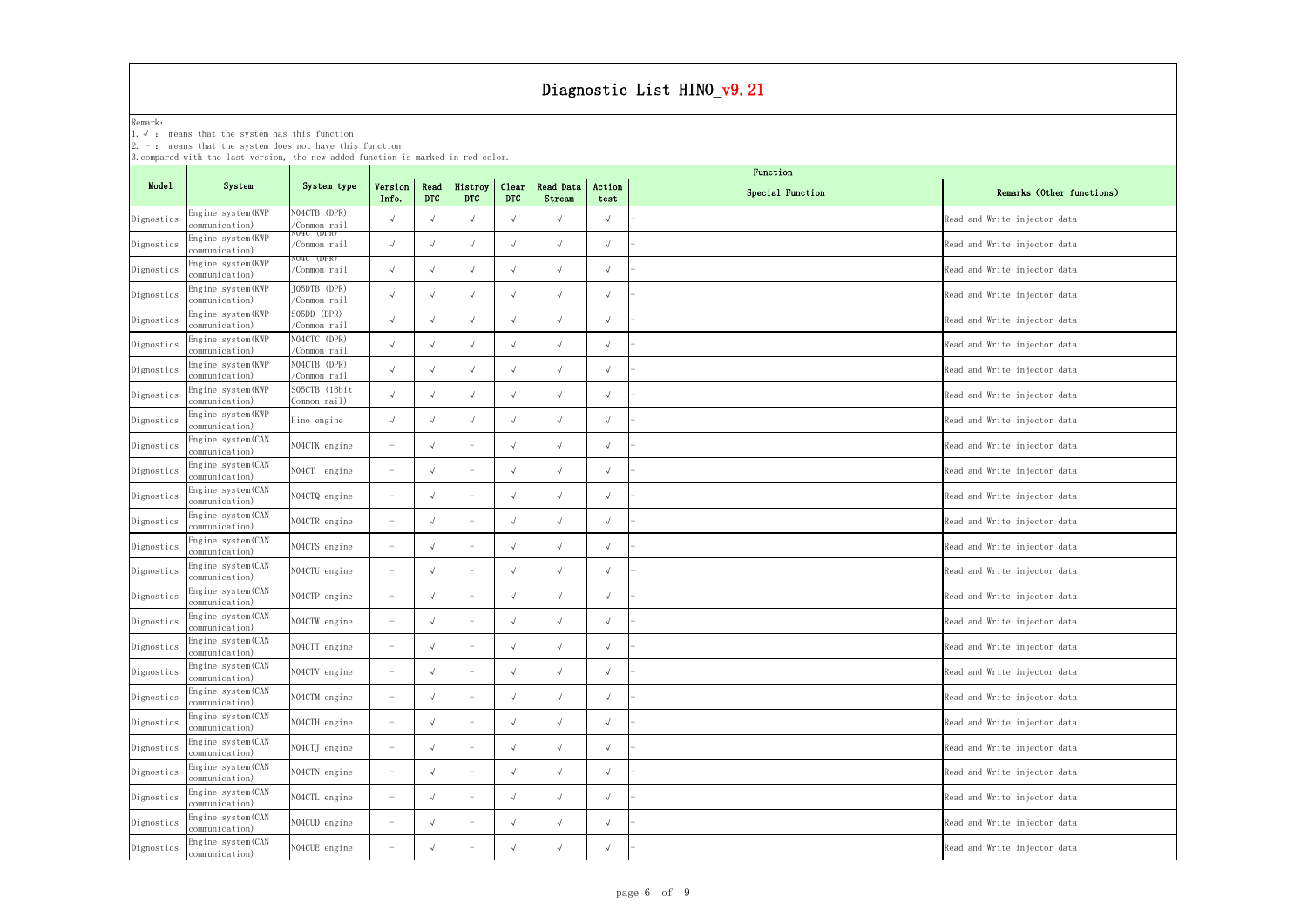Remark:

| nemain:    | 1. $\sqrt{ }$ : means that the system has this function<br>$2. -$ : means that the system does not have this function<br>3. compared with the last version, the new added function is marked in red color. |                        |                          |                    |                                 |                     |                     |                |                                                                                                                   |                              |  |
|------------|------------------------------------------------------------------------------------------------------------------------------------------------------------------------------------------------------------|------------------------|--------------------------|--------------------|---------------------------------|---------------------|---------------------|----------------|-------------------------------------------------------------------------------------------------------------------|------------------------------|--|
|            |                                                                                                                                                                                                            |                        | Function                 |                    |                                 |                     |                     |                |                                                                                                                   |                              |  |
| Mode1      | System                                                                                                                                                                                                     | System type            | Version<br>Info.         | Read<br><b>DTC</b> | Histroy<br><b>DTC</b>           | Clear<br><b>DTC</b> | Read Data<br>Stream | Action<br>test | Special Function                                                                                                  | Remarks (Other functions)    |  |
| Dignostics | Engine system (CAN<br>communication)                                                                                                                                                                       | NO4CUJ engine          |                          |                    | $\overline{\phantom{a}}$        | $\sim$              | $\sqrt{ }$          | $\sqrt{ }$     |                                                                                                                   | Read and Write injector data |  |
| Dignostics | Engine system (CAN<br>communication)                                                                                                                                                                       | NO4CUH engine          | $ \,$                    |                    | $\overline{\phantom{m}}$        | $\sim$              | $\sqrt{ }$          | $\sqrt{ }$     |                                                                                                                   | Read and Write injector data |  |
| Dignostics | Engine system (CAN<br>communication)                                                                                                                                                                       | NO4CUK engine          |                          |                    | $\overline{\phantom{m}}$        | $\sqrt{ }$          | $\sqrt{ }$          | $\sqrt{ }$     |                                                                                                                   | Read and Write injector data |  |
| Dignostics | Engine system (CAN<br>communication)                                                                                                                                                                       | NO4CUG engine          | $\overline{\phantom{a}}$ |                    | $\overline{\phantom{m}}$        | $\sim$              | $\sqrt{ }$          | $\sqrt{ }$     |                                                                                                                   | Read and Write injector data |  |
| Dignostics | Engine system (CAN<br>communication)                                                                                                                                                                       | Engine DENSO<br>engine |                          |                    | $\overline{\phantom{a}}$        | $\sim$              | $\sqrt{ }$          | $\sqrt{ }$     |                                                                                                                   | Read and Write injector data |  |
| Dignostics | Engine system (CAN<br>communication)                                                                                                                                                                       | E13C-VH engine         |                          |                    | $\overline{\phantom{m}}$        | $\sim$              | $\sqrt{ }$          | $\sqrt{ }$     |                                                                                                                   |                              |  |
| Dignostics | Engine system (CAN<br>communication)                                                                                                                                                                       | E13C-VJ engine         |                          |                    | $\overline{\phantom{m}}$        | $\sqrt{ }$          | $\sqrt{ }$          | $\sqrt{ }$     |                                                                                                                   |                              |  |
| Dignostics | Engine system (CAN<br>communication)                                                                                                                                                                       | E13C-VK engine         |                          |                    | $\overline{\phantom{m}}$        | $\sim$              | $\sqrt{ }$          | $\sqrt{ }$     |                                                                                                                   |                              |  |
| Dignostics | Engine system (CAN<br>communication)                                                                                                                                                                       | E13C-VL engine         |                          |                    | $\overline{\phantom{m}}$        | $\sim$              | $\sqrt{ }$          | $\sqrt{ }$     |                                                                                                                   |                              |  |
| Dignostics | Engine system(CAN<br>communication)                                                                                                                                                                        | J08E-VC engine         |                          |                    | $\hspace{0.1mm}-\hspace{0.1mm}$ | $\sqrt{ }$          | $\sqrt{ }$          | $\sqrt{ }$     |                                                                                                                   |                              |  |
| Dignostics | Engine system (CAN<br>communication)                                                                                                                                                                       | JO8E-VB engine         |                          |                    | $\overline{\phantom{m}}$        | $\sqrt{ }$          | $\sqrt{ }$          | $\sqrt{ }$     |                                                                                                                   |                              |  |
| Dignostics | Engine system (CAN<br>communication)                                                                                                                                                                       | A09C-TL engine         |                          |                    | $\overline{\phantom{m}}$        | $\sim$              | $\sqrt{ }$          | $\sqrt{ }$     | Injector Compensation; DPR Status; Reset all DPR status; Forced DPR<br>regeneration; Differential pressure check. |                              |  |
| Dignostics | Engine system (CAN<br>communication)                                                                                                                                                                       | A09C-TM engine         |                          |                    | $\hspace{0.1mm}-\hspace{0.1mm}$ | $\sqrt{ }$          | $\sqrt{ }$          | $\sqrt{ }$     | Injector Compensation; DPR Status; Reset all DPR status; Forced DPR<br>regeneration; Differential pressure check. |                              |  |
| Dignostics | Engine system (CAN<br>communication)                                                                                                                                                                       | A09C-TP engine         | $\sqrt{ }$               | $\sqrt{ }$         | $\overline{\phantom{m}}$        | $\sqrt{ }$          | $\sqrt{ }$          |                | Injector Compensation; DPR Status; Reset all DPR status; Forced DPR<br>regeneration; Differential pressure check. |                              |  |
| Dignostics | Engine system (CAN<br>communication)                                                                                                                                                                       | A09C-TR engine         |                          |                    | $\hspace{0.1mm}-\hspace{0.1mm}$ | $\sqrt{ }$          | $\sqrt{ }$          | $\sqrt{ }$     | Injector Compensation; DPR Status; Reset all DPR status; Forced DPR<br>regeneration; Differential pressure check. |                              |  |
| Dignostics | Engine system (CAN<br>communication)                                                                                                                                                                       | E13C-VM engine         |                          |                    | $\hspace{0.1mm}-\hspace{0.1mm}$ | $\sqrt{ }$          | $\sqrt{ }$          | $\sqrt{ }$     |                                                                                                                   |                              |  |
| Dignostics | Engine system(CAN<br>communication)                                                                                                                                                                        | E13C-VN engine         |                          |                    | $-$                             | $\sqrt{ }$          | $\sqrt{ }$          | $\sqrt{ }$     |                                                                                                                   |                              |  |
| Dignostics | Engine system (CAN<br>communication)                                                                                                                                                                       | E13C-VP engine         |                          |                    | $\hspace{0.1mm}-\hspace{0.1mm}$ | $\sqrt{ }$          | $\sqrt{ }$          | $\sqrt{ }$     |                                                                                                                   |                              |  |
| Dignostics | Engine system (CAN<br>communication)                                                                                                                                                                       | E13C-VR engine         |                          |                    | $\overline{\phantom{m}}$        | $\sqrt{ }$          | $\sqrt{ }$          | $\sqrt{ }$     |                                                                                                                   |                              |  |
| Dignostics | Engine system(CAN<br>communication)                                                                                                                                                                        | E13C-VS engine         |                          |                    | $\overline{\phantom{m}}$        | $\sim$              | $\sqrt{ }$          | $\sqrt{ }$     |                                                                                                                   |                              |  |
| Dignostics | Engine system (CAN<br>communication)                                                                                                                                                                       | JO7E-TM engine         |                          |                    | $-$                             | $\sqrt{ }$          | $\sqrt{ }$          | $\sqrt{ }$     |                                                                                                                   |                              |  |
| Dignostics | Engine system (CAN<br>communication)                                                                                                                                                                       | J07E-TL engine         |                          |                    | $\overline{\phantom{a}}$        | $\sqrt{ }$          | $\sqrt{ }$          | $\sqrt{ }$     |                                                                                                                   |                              |  |
| Dignostics | Engine system (CAN<br>communication)                                                                                                                                                                       | JO7E-TK engine         |                          |                    | $\overline{\phantom{m}}$        | $\sqrt{ }$          | $\sqrt{ }$          | $\sqrt{ }$     |                                                                                                                   |                              |  |
| Dignostics | Engine system(CAN<br>communication)                                                                                                                                                                        | JO8E-VH engine         |                          |                    | $\hspace{0.1mm}-\hspace{0.1mm}$ | $\sim$              | $\sqrt{ }$          | $\sqrt{ }$     |                                                                                                                   |                              |  |
| Dignostics | Engine system(CAN<br>communication)                                                                                                                                                                        | JO8E-VF engine         |                          |                    | $-$                             | $\sqrt{ }$          | $\sqrt{ }$          | $\sqrt{ }$     |                                                                                                                   |                              |  |
| Dignostics | Engine system (CAN<br>communication)                                                                                                                                                                       | JO8E-VG engine         |                          |                    | $\overline{\phantom{m}}$        | $\sqrt{ }$          | $\sqrt{ }$          | $\sqrt{ }$     |                                                                                                                   |                              |  |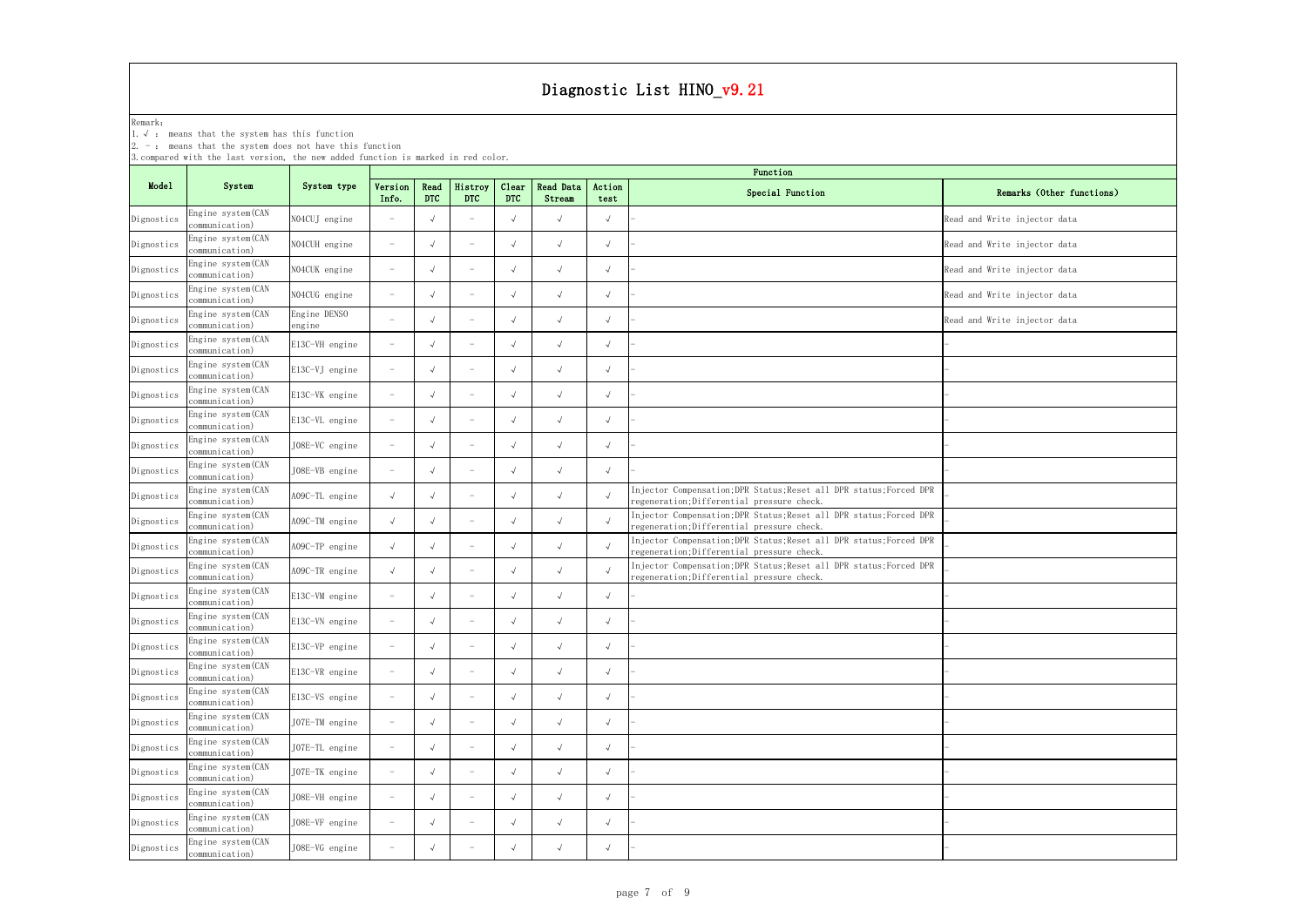#### $\sum_{n=1}^{\infty}$ gnostic List HINO v $\Omega$ .

|                                  |                                                                                                                                                                                                   |                                     |                                                      |                    |                                                      |                     |                     |                                                      | Diagnostic List HINO v9.21                                                                                        |                           |
|----------------------------------|---------------------------------------------------------------------------------------------------------------------------------------------------------------------------------------------------|-------------------------------------|------------------------------------------------------|--------------------|------------------------------------------------------|---------------------|---------------------|------------------------------------------------------|-------------------------------------------------------------------------------------------------------------------|---------------------------|
| Remark:<br>$2. - :$              | 1. $\sqrt{ }$ : means that the system has this function<br>means that the system does not have this function<br>3. compared with the last version, the new added function is marked in red color. |                                     |                                                      |                    |                                                      |                     |                     |                                                      |                                                                                                                   |                           |
|                                  |                                                                                                                                                                                                   |                                     |                                                      |                    |                                                      |                     |                     |                                                      | Function                                                                                                          |                           |
| Mode1                            | System                                                                                                                                                                                            | System type                         | Version<br>Info.                                     | Read<br><b>DTC</b> | Histroy<br><b>DTC</b>                                | Clear<br><b>DTC</b> | Read Data<br>Stream | Action<br>test                                       | Special Function                                                                                                  | Remarks (Other functions) |
| Dignostics                       | Engine system (CAN<br>communication)                                                                                                                                                              | J07E-TS engine                      |                                                      |                    | $\overline{\phantom{m}}$                             | $\sim$              |                     | $\sqrt{ }$                                           |                                                                                                                   |                           |
| Dignostics                       | Engine system (CAN<br>communication)                                                                                                                                                              | A09C-TU engine                      | $\sqrt{ }$                                           |                    | $\hspace{0.1mm}-\hspace{0.1mm}$                      | $\sim$              | $\sqrt{ }$          | $\sqrt{ }$                                           | Injector Compensation; DPR Status; Reset all DPR status; Forced DPR<br>regeneration; Differential pressure check. |                           |
| Dignostics                       | Engine system(CAN<br>communication)                                                                                                                                                               | A09C-TT engine                      | $\sqrt{ }$                                           |                    | $\overline{\phantom{m}}$                             | $\sqrt{ }$          | $\sqrt{ }$          | $\sqrt{ }$                                           | Injector Compensation; DPR Status; Reset all DPR status; Forced DPR<br>regeneration; Differential pressure check. |                           |
| Dignostics                       | Engine system (CAN<br>communication)                                                                                                                                                              | J07E-TR engine                      | $\overline{\phantom{a}}$                             |                    | $\overline{\phantom{m}}$                             | $\sqrt{ }$          | $\sqrt{ }$          | $\sqrt{ }$                                           |                                                                                                                   |                           |
| Dignostics                       | Engine system (CAN<br>communication)                                                                                                                                                              | J07E-TP engine                      |                                                      |                    | $\overline{\phantom{a}}$                             | $\sqrt{ }$          | $\sqrt{ }$          | $\sqrt{ }$                                           |                                                                                                                   |                           |
| Dignostics                       | Engine system (CAN<br>communication)                                                                                                                                                              | J07E-TN engine                      |                                                      |                    | $\overline{\phantom{a}}$                             | $\sqrt{ }$          | $\sqrt{ }$          | $\sqrt{ }$                                           |                                                                                                                   |                           |
| Dignostics                       | Engine system (CAN<br>communication)                                                                                                                                                              | J08E-VE engine                      |                                                      |                    | $\overline{\phantom{a}}$                             | $\sqrt{ }$          | $\sqrt{ }$          | $\sqrt{ }$                                           |                                                                                                                   |                           |
| Dignostics                       | Engine system (CAN<br>communication)                                                                                                                                                              | J08E-VD engine                      |                                                      |                    | $\overline{\phantom{m}}$                             | $\sim$              | $\sqrt{ }$          | $\sqrt{ }$                                           |                                                                                                                   |                           |
| Dignostics                       | Engine system (CAN<br>communication)                                                                                                                                                              | J08E-VB engine                      |                                                      |                    | $\overline{\phantom{a}}$                             |                     | $\sqrt{ }$          | $\sqrt{ }$                                           |                                                                                                                   |                           |
| Dignostics                       | Engine system (CAN<br>communication)                                                                                                                                                              | Engine DENSO<br>engine              |                                                      |                    | $\overline{\phantom{a}}$                             |                     | $\sqrt{ }$          | $\sqrt{ }$                                           |                                                                                                                   |                           |
| Dignostics                       | Engine system (CAN<br>communication)                                                                                                                                                              | Engine BOSCH<br>engine              | $\overline{\phantom{a}}$                             |                    | $\overline{\phantom{a}}$                             | $\sqrt{ }$          | $\sqrt{ }$          | $\sqrt{ }$                                           |                                                                                                                   |                           |
| Dignostics                       | Engine system(J1708<br>communication)                                                                                                                                                             | K13C Retro<br>Common rail<br>Engine | $\overline{\phantom{m}}$                             |                    | $\sqrt{ }$                                           | $\sqrt{ }$          | $\sqrt{ }$          | $\sqrt{ }$                                           | Cruise Control Vehicle Speed Adjustment; System Operation History<br>Clear                                        |                           |
| Dignostics                       | Engine system(J1708<br>communication)                                                                                                                                                             | P11C Retro<br>Common rail<br>Engine |                                                      |                    | $\sqrt{ }$                                           |                     |                     | $\sqrt{ }$                                           | Cruise Control Vehicle Speed Adjustment; System Operation History<br>Clear                                        |                           |
| Dignostics                       | Engine system(J1708<br>communication)                                                                                                                                                             | F17D Retro<br>Common rail<br>Engine |                                                      |                    | $\sqrt{ }$                                           | $\sim$              | $\sqrt{ }$          | $\sqrt{ }$                                           | Cruise Control Vehicle Speed Adjustment; System Operation History<br>Clear                                        |                           |
| Dignostics                       | Engine system(J1708<br>communication)                                                                                                                                                             | JO8C Retro<br>Common rail<br>Engine | $\overline{\phantom{m}}$                             |                    | $\sqrt{ }$                                           | $\rightsquigarrow$  | $\sqrt{ }$          | $\sqrt{ }$                                           | Cruise Control Vehicle Speed Adjustment; System Operation History<br>Clear                                        |                           |
| Dignostics                       | Engine system(J1708<br>communication)                                                                                                                                                             | JO7C Retro<br>Common rail<br>Engine | $\overline{\phantom{m}}$                             |                    | $\sqrt{ }$                                           | $\rightsquigarrow$  | $\sqrt{ }$          | $\sqrt{ }$                                           | Cruise Control Vehicle Speed Adjustment; System Operation History<br>Clear                                        |                           |
|                                  | Dignostics Suspension system                                                                                                                                                                      |                                     | $\overline{\phantom{m}}$                             |                    |                                                      |                     |                     | $\sqrt{ }$                                           |                                                                                                                   |                           |
| Dignostics                       | SCR CAN 500K CN                                                                                                                                                                                   |                                     | $\sqrt{ }$                                           |                    | $\overline{\phantom{0}}$                             |                     | $\sqrt{ }$          | $\sqrt{ }$                                           | Functional Testing (Injection quantity test, Leak test)                                                           |                           |
| Dignostics DCU                   |                                                                                                                                                                                                   |                                     | $\sqrt{ }$                                           |                    | $\overline{\phantom{a}}$                             |                     |                     | $\sqrt{ }$                                           | DEF solution addition test (Injection quantity test, Leak test)                                                   |                           |
| Dignostics                       | AT                                                                                                                                                                                                |                                     | $\overline{\phantom{m}}$                             |                    |                                                      |                     |                     | $\overline{\phantom{m}}$                             |                                                                                                                   |                           |
| Dignostics Pro-shift             |                                                                                                                                                                                                   |                                     |                                                      |                    |                                                      |                     |                     | $\overline{\phantom{m}}$                             |                                                                                                                   |                           |
| Dignostics VCS                   |                                                                                                                                                                                                   |                                     | $\overline{\phantom{a}}$                             |                    |                                                      |                     |                     | $\overline{\phantom{0}}$                             |                                                                                                                   |                           |
| Dignostics                       | ABS                                                                                                                                                                                               |                                     | $\overline{\phantom{a}}$                             |                    | $\overline{\phantom{0}}$                             |                     |                     | $\sqrt{}$                                            |                                                                                                                   |                           |
| Dignostics EBS                   |                                                                                                                                                                                                   |                                     | $\overline{\phantom{a}}$                             |                    |                                                      |                     |                     | $\overline{\phantom{0}}$                             |                                                                                                                   |                           |
| Dignostics SRS<br>Dignostics     | Immobilizer                                                                                                                                                                                       |                                     | $\overline{\phantom{m}}$<br>$\overline{\phantom{m}}$ |                    | $\overline{\phantom{0}}$<br>$\overline{\phantom{m}}$ |                     |                     | $\overline{\phantom{m}}$<br>$\overline{\phantom{m}}$ |                                                                                                                   |                           |
|                                  |                                                                                                                                                                                                   |                                     | $\overline{\phantom{m}}$                             |                    | $\overline{\phantom{m}}$                             |                     | $\sqrt{ }$          | $\overline{\phantom{m}}$                             |                                                                                                                   |                           |
| Dignostics Battery<br>Dignostics | Inverter                                                                                                                                                                                          |                                     | $\hspace{0.1mm}-\hspace{0.1mm}$                      |                    |                                                      |                     |                     | $\overline{\phantom{m}}$                             |                                                                                                                   |                           |
| Dignostics                       | Hybrid                                                                                                                                                                                            |                                     | $\overline{\phantom{m}}$                             |                    |                                                      |                     |                     | $\overline{\phantom{0}}$                             |                                                                                                                   |                           |
|                                  | Headlight                                                                                                                                                                                         |                                     |                                                      |                    |                                                      |                     |                     |                                                      |                                                                                                                   |                           |
| Dignostics                       | Autoleveling                                                                                                                                                                                      |                                     | $\overline{\phantom{a}}$                             |                    | $\sqrt{ }$                                           |                     | $\sqrt{ }$          | $\overline{\phantom{a}}$                             |                                                                                                                   |                           |
| Dignostics Kneeling              |                                                                                                                                                                                                   |                                     | $\hspace{0.1mm}-\hspace{0.1mm}$                      |                    |                                                      |                     |                     | $\overline{\phantom{a}}$                             |                                                                                                                   |                           |